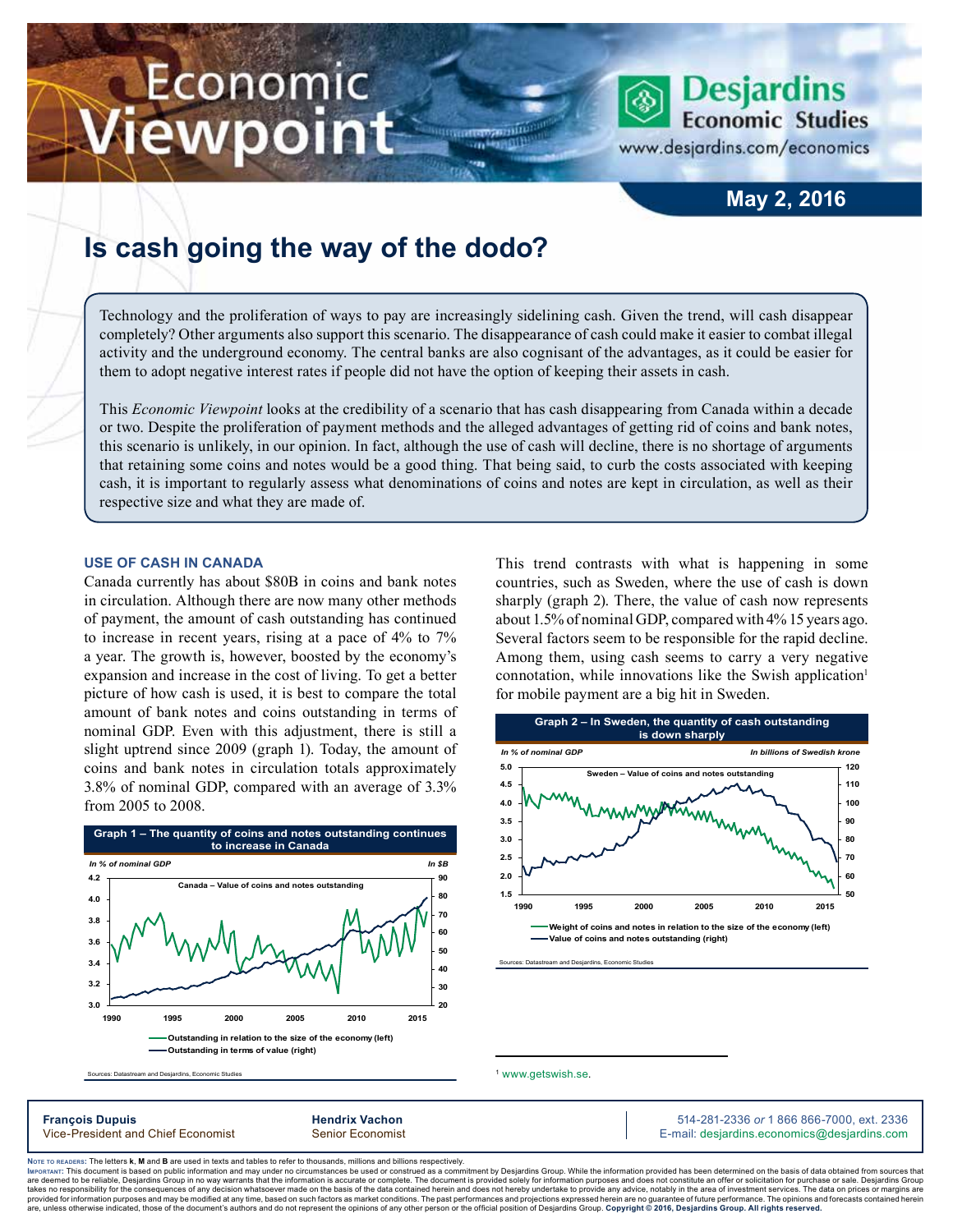

#### **What portion is used in transactions?**

Although the cash in circulation is increasingly steadily in Canada, this does not mean it still gets as much use as a method of payment. A breakdown by denomination shows that the increase in bank notes outstanding is primarily occurring with \$100 bills (graph 3), which now account for more than half of the total amount outstanding. These bills are likely little used to purchase goods and services and are more likely used for hoarding purposes. We might also assume that they are used more for illicit activities, or in the underground economy. This is one of the reasons the \$1,000 bill has not been issued in Canada since May 2000.



The \$50 bill is also more popular. Its share of total cash outstanding has risen from 14% in 2009 to about 16%. This note can also be used for hoarding, but is more likely to be used as a method of payment than the \$100 bill. It has also been added to some ATMs. In contrast to the gains made by the \$50 and \$100 bills, the \$5, \$10 and \$20 bills have all lost ground. The downtrend in use of these three denominations is confirmed by expressing the value of the amount outstanding as a per cent of nominal GDP (graph 4).



ses: Datastream and Desiardins, Economic Studies

The Bank of Canada (BoC) occasionally conducts surveys to get more definite information on how Canadians use cash and other methods of payment. The latest survey covers the year 2013.<sup>2</sup> An article in the Spring 2015 *Bank of Canada Review* compares the results of the 2013 and 2009 surveys, clearly demonstrating the decline of cash as a method of payment.3 In 2009, cash was used to settle 53.6% of transactions compared with 43.9% in 2013. In terms of value, however, cash's share is stable at around 23%. These results suggest that cash's popularity has dwindled for low-value transactions. Volumes have declined substantially for such things as gasoline, as well as for travel and parking (table 1). It also seems that the value of some cash transactions has increased more, offsetting the decline in volume. For example, the value of cash transactions increased for health care and personal and professional services.

#### **Table 1 – share of cash transactions by type of good and service**

|                                                                    | <b>Volume</b> |      | Value |      |  |  |
|--------------------------------------------------------------------|---------------|------|-------|------|--|--|
| Type of good or service in %                                       | 2009          | 2013 | 2009  | 2013 |  |  |
| Durable goods                                                      | 35            | 29   | 10    | 17   |  |  |
| Entertainment/meals                                                | 69            | 56   | 45    | 37   |  |  |
| Gasoline                                                           | 36            | 22   | 29    | 17   |  |  |
| Groceries/drugs                                                    | 49            | 39   | 28    | 24   |  |  |
| Health care                                                        | 38            | 35   | 10    | 16   |  |  |
| Hobbies/sporting goods                                             | 46            | 44   | 18    | 19   |  |  |
| Personal attire                                                    | 36            | 26   | 16    | 13   |  |  |
| Professional/personal services                                     | 42            | 41   | 12    | 25   |  |  |
| Travel/parking                                                     | 74            | 57   | 36    | 22   |  |  |
| Other goods and services                                           | 65            | 54   | 24    | 26   |  |  |
| Source: Bank of Canada, Bank of Canada Review, Spring 2015, p. 50. |               |      |       |      |  |  |

Source: Bank of Canada, *Bank of Canada Review* , Spring 2015, p. 50, www.bankofcanada.ca/wp-content/uploads/2015/05/boc-review-spring15.pdf

The BoC's surveys also bring to light disparities in cash use that pertain to a variety of sociodemographic factors (table 2 on page 3). For example, people aged 55 to 75 are more inclined to pay cash than younger cohorts. The method of payment also seems to be influenced by income and education level. Those with lower incomes and less education are more inclined to use cash in their transactions. That being said, the volume of cash transactions is also trending down, regardless of age, income and education level.

<sup>2</sup> Christopher S. Henry *et al.*, "2013 Methods-of-Payment Survey Results", Bank of Canada, *Staff Discussion Papers 2015‑4*, April 2015, 46 p., [www.bankofcanada.ca/wp-content/uploads/2015/04/dp2015-4.pdf](http://www.bankofcanada.ca/wp-content/uploads/2015/04/dp2015-4.pdf).

<sup>3</sup> Ben Fung *et al.*, "The Use of Cash in Canada", Bank of Canada, *Bank of Canada Review*, Spring 2015, p. 45-56, [www.bankofcanada.ca/](http://www.bankofcanada.ca/wp-content/uploads/2015/05/boc-review-spring15.pdf) [wp-content/uploads/2015/05/boc-review-spring15.pdf](http://www.bankofcanada.ca/wp-content/uploads/2015/05/boc-review-spring15.pdf).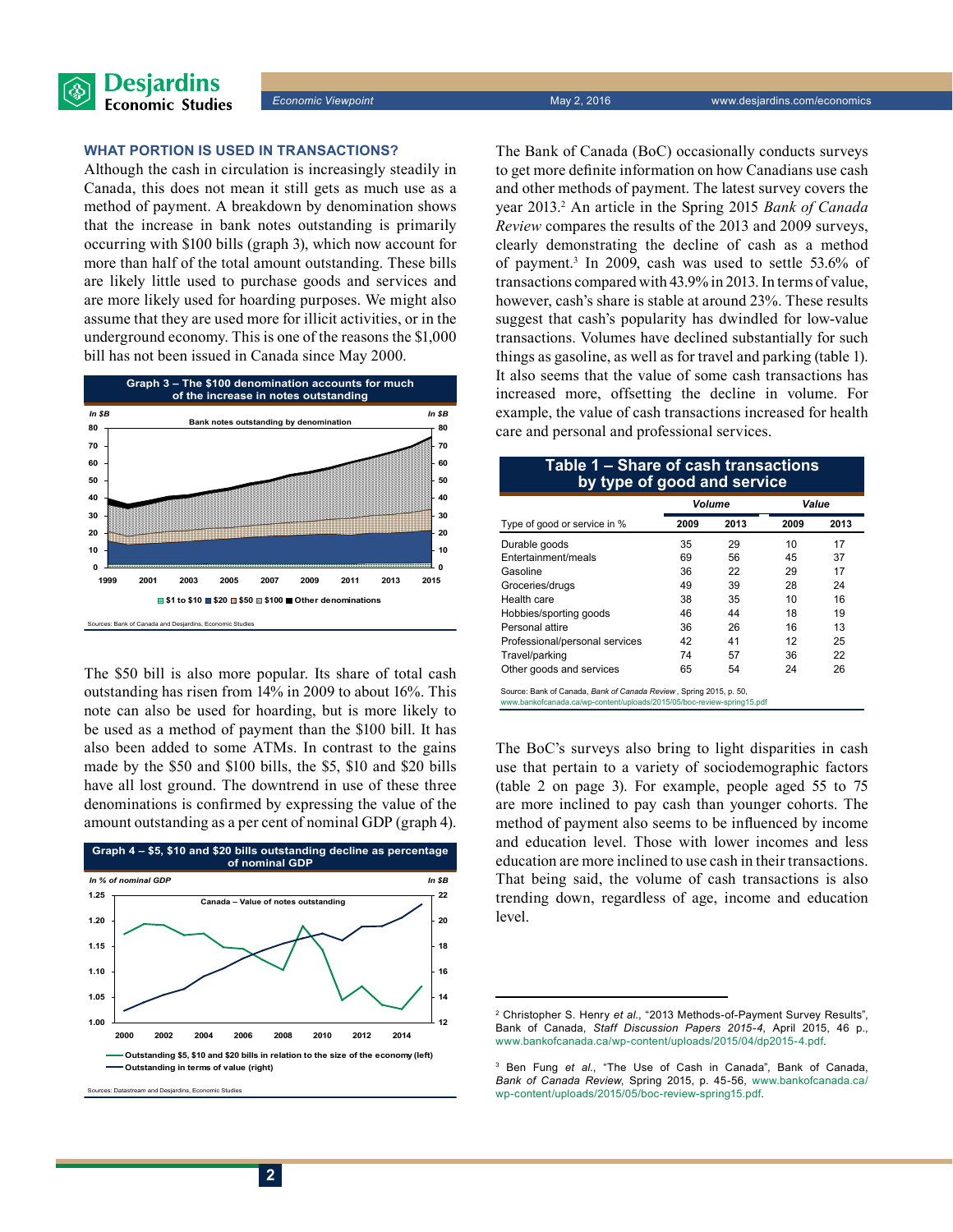| Table 2 – Use of cash based on selected |  |  |  |  |
|-----------------------------------------|--|--|--|--|
| sociodemographic criteria               |  |  |  |  |

|                         | Volume |      | Value |      |
|-------------------------|--------|------|-------|------|
| In $%$                  | 2009   | 2013 | 2009  | 2013 |
| <b>Total Canada</b>     | 53.6   | 43.9 | 22.9  | 23.1 |
| Region                  |        |      |       |      |
| Atlantic                | 57.5   | 43.2 | 25.1  | 29.2 |
| Quebec                  | 53.8   | 44.4 | 24.3  | 25.6 |
| Ontario                 | 56.5   | 43.2 | 22.7  | 21.1 |
| West                    | 50.5   | 44.6 | 21.2  | 22.6 |
| Age                     |        |      |       |      |
| 18-34                   | 48.7   | 40.8 | 22.9  | 24.6 |
| 35-54                   | 54.1   | 40.1 | 23.0  | 19.5 |
| 55-75                   | 58.8   | 49.3 | 22.8  | 23.8 |
| Income                  |        |      |       |      |
| Low                     | 60.4   | 52.0 | 31.6  | 31.8 |
| Medium                  | 56.3   | 45.2 | 24.4  | 23.1 |
| High                    | 48.1   | 35.7 | 17.4  | 16.7 |
| Education               |        |      |       |      |
| High school             | 60.6   | 49.5 | 33.0  | 30.8 |
| Technical/comm. college | 56.1   | 42.3 | 24.0  | 21.8 |
| University              | 48.6   | 38.5 | 16.6  | 16.2 |

Source: Bank of Canada, *Bank of Canada Review* , Spring 2015, p. 53, www.bankofcanada.ca/wp-content/uploads/2015/05/boc-review-spring15.pdf

#### **Arguments for picking up the pace on moving away from cash**

Beyond the decline in use of cash as a method of payment, there are other arguments for eliminating cash. Among other things, it could make it easier to combat illegal activity and the underground economy; it could also make monetary policy more efficient and even reduce transaction costs.

#### **Combating illegal activity and the underground economy**

Those engaged in illegal transactions or who are trying to avoid tax and other tariffs need secrecy and discretion in their method of payment. Cash is a leading option; the disappearance of cash could make life much more complicated for those who use this method of payment for the wrong reasons. The surge in \$100 bills in circulation probably reflects this unsavoury need for cash. According to various studies, the size of Canada's underground economy, including illegal activity, is between 10% and 20% of GDP.4

#### **Making monetary policy more efficient**

In recent years, several central banks have had to turn to negative interest rate monetary policies when they were running out of ways to stimulate the economy and inflation. The BoC has also been open to taking this path, if necessary. As with traditional monetary policy, the goal is mainly to reduce borrowing costs so as to stimulate credit

and demand. That being said, if key interest rates were lowered to the point that even depositors' interest rates were negative, it could encourage people to hold more cash, on which they would not have to pay any interest. Money that is taken out of financial institutions cannot be used to increase lending volumes, however, which would make the monetary policy less effective.5 By getting rid of cash, interest rates could more easily be lowered into negative territory, further reducing lending costs. On the other hand, this would leave depositors with a sour taste in their mouths.

#### **Reducing transaction costs**

A variety of costs are involved in using cash. There are, of course, the costs involved in making, handling and distributing cash, which are partially borne by consumers who pay the ATM or bank fees for withdrawals. Merchants also bear costs, many of which are indirect, such as the labour costs associated with the time involved in payment, cash reconciliation, preparing deposits, and depositing them at a financial institution. The costs associated with security and fraud (counterfeit) must also be considered. A 2009 article in the *Bank of Canada Review* showed that it could cost a merchant around \$0.25 to accept a \$36.50 cash transaction.<sup>6</sup>

McKinsey also attempted to estimate the costs of using cash, this time including financial institutions, consumers and governments.<sup>7</sup> Between 2007 and 2011, these costs accounted for 0.47% of U.S. GDP, or US\$490 per household. The information was not available for Canada.

#### **Several counter-arguments**

While the arguments for dropping cash may seem convincing, several arguments against doing so add some complexity to the issue. For one thing, it is likely not that simple to get rid of cash in a country, even without considering the drawbacks and harm it could create.

#### **Substitutes**

The argument that getting rid of cash could hinder illegal activity and the underground economy quickly runs aground on the possibility that other tactics and methods of payment offering secrecy and discretion will take root. We

<sup>4</sup> Desjardins, Economic Studies, *Perspective*, "The underground economy overshadows the official economy", Volume 26, February 2016, [www.desjardins.com/ressources/pdf/per0216e.pdf?resVer=](http://www.desjardins.com/ressources/pdf/per0216e.pdf?resVer=1456755853000)  [1456755853000](http://www.desjardins.com/ressources/pdf/per0216e.pdf?resVer=1456755853000).

<sup>5</sup> Desjardins, Economic Studies, *Economic Viewpoint*, "What should we make of the negative interest rates that we now see in many countries?", May 27, 2015, [www.desjardins.com/ressources/pdf/pv150527-e.pdf?res](http://www.desjardins.com/ressources/pdf/pv150527-e.pdf?resVer=1432732947000)  [Ver=1432732947000](http://www.desjardins.com/ressources/pdf/pv150527-e.pdf?resVer=1432732947000).

<sup>6</sup> Carlos Arango and Varya Taylor, "Merchants' Costs of Accepting Means of Payment: Is Cash the Least Costly?", Bank of Canada, *Bank of Canada Review*, Winter 2008-2009, p. 15-23, [www.bankofcanada.ca/wp-content/](http://www.bankofcanada.ca/wp-content/uploads/2010/06/arango_taylor.pdf) [uploads/2010/06/arango\\_taylor.pdf.](http://www.bankofcanada.ca/wp-content/uploads/2010/06/arango_taylor.pdf)

<sup>7</sup> Olivier Denecker *et al.*, "Forging a path to payments digitization", McKinsey&Company, McKinsey on Payments, nº 16, March 2013, p. 3-9.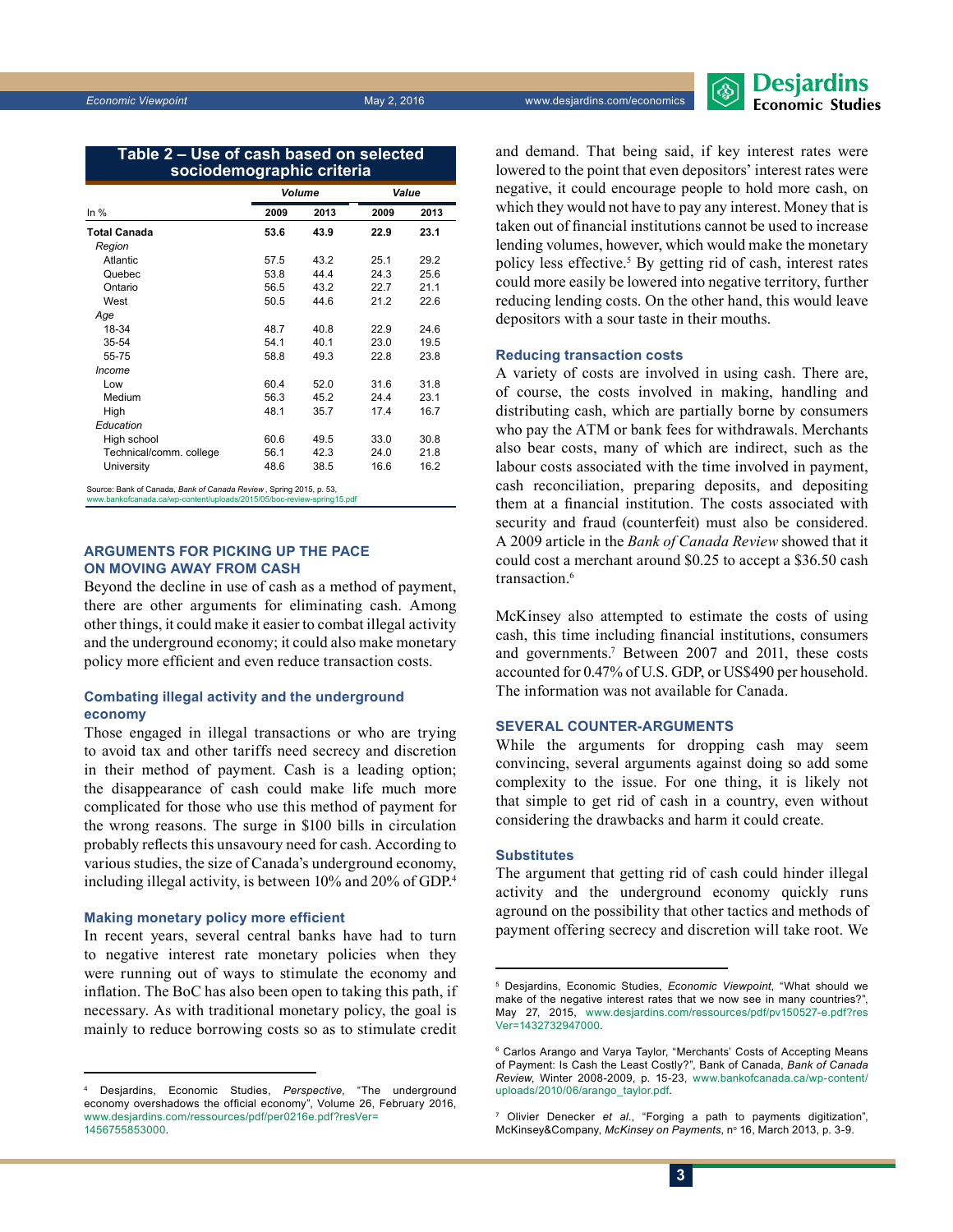



should never underestimate people's ability to adjust and innovate, especially if it's clearly to their benefit to do so.

Among the alternates that could be popular are cryptocurrencies like Bitcoin. Given that they have some shortcomings,<sup>8</sup> however, using another country's paper currency, like the U.S. dollar, would be a much more straightforward option. It would be more difficult to keep the U.S. dollar from circulating, and would probably require substantial controls on capital that are incompatible with a free-trade economy. The ideal would be broad international coordination in which all major currencies would be abolished simultaneously. However, it is very hard to believe that the U.S. government would be able to abolish cash. The greenback is a major symbol for Americans. Any proposal to get rid of it and make citizens use alternative methods controlled by the government and major financial institutions would be political suicide.

#### **The desire for freedom and protection of privacy**

Like Americans, many Canadians are likely to see using cash as a strong symbol of individual liberty that keeps control by governments and other entities at bay. People don't pay cash just so they can engage in criminal activity or stay below the tax man's radar. Honest people may prefer this method of payment for a variety of reasons, and want to have that choice. Perhaps they think it is simpler to use coins and notes. Some may see it as a way to keep better control over their spending, or to teach their children how to manage their money. Protecting their privacy may be another reason to use cash rather than another method of payment that leaves tracks behind. Consumers might think that the information third parties gather during electronic transactions could potentially be used against them.

#### **Universal accessibility**

In a variety of areas, our society puts a lot of effort into making sure everyone has equal opportunity, and equal access. For some people, depriving them of the ability to use cash could be harmful if they have difficulty using other methods of payment.

As we mentioned earlier, cash is more used by the elderly, those with low incomes, and those with lower education levels. Penalizing these people would be ill advised. For some, the issue could be a lack of knowledge or skill, but it could also be a question of means. For example, Internet access could be an issue for using some payment methods. World Bank figures put the rate of Canadian Internet usage at around 87% (graph 5). This means that a sizable



proportion of the population is still excluded. Lastly, we must also consider the impact of some handicaps on access to the various payment methods.

#### **The rainy day reserve**

What if the power goes out or something else happens that makes it impossible to use electronic payment methods? These situations make cash a highly-valued backup, which is probably one reason most people keep a few bills and coins in their pockets or at home. Another look at the results of the BoC's last survey on the use of cash shows that Canadians kept an average of \$84 in their wallets in 2013, up \$14 from 2009. Younger people keep less cash on hand: an average of \$61 for 18-to-34-year-olds, compared with \$108 for those aged 55 to 75. The survey also established that Canadians kept a median amount of \$300 in cash at home.

Demand for cash sometimes increases based on shifts in the risk associated with using other payment methods. For example, at the turn of the century, fears about a widespread computer bug resulted in a substantial increase in the amount of cash in circulation. In Canada, the increase primarily occurred in December 1999 and, as no bug actually materialized, demand for cash quickly dropped back to normal in the early months of 2000.

#### **Decline in seigniorage revenue**

Seigniorage revenue is the income a central bank derives from issuing money.9 This revenue goes back to the government, minus the expenses associated with running the central bank. Essentially, the revenue corresponds to the interest generated by the bonds or other securities that make up the bank's assets, less the interest paid on its liabilities. Usually, little interest is paid on the liabilities, as they are

<sup>8</sup> Desjardins, Economic Studies, *Economic Viewpoint*, "The limits of currencies like Bitcoin", November 21, 2013, [www.desjardins.com/](http://www.desjardins.com/ressources/pdf/pv131121-e.pdf?resVer=1385162817000) [ressources/pdf/pv131121-e.pdf?resVer=1385162817000](http://www.desjardins.com/ressources/pdf/pv131121-e.pdf?resVer=1385162817000).

<sup>9</sup> In Canada, the central bank is responsible for issuing bank notes and the Royal Canadian Mint is responsible for issuing coins. A similar division of labour can be seen in several other countries.